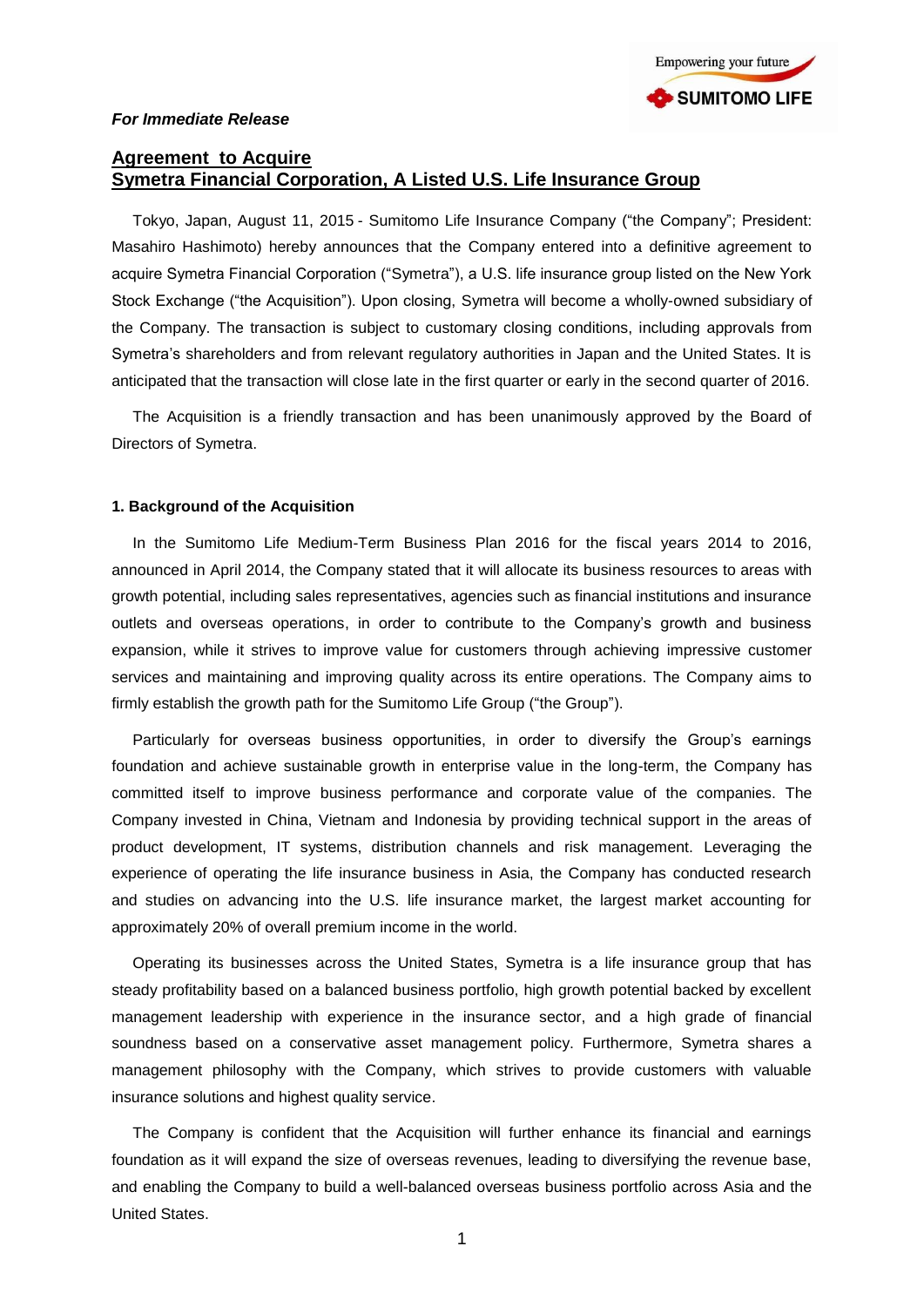#### **2. Overview of Symetra**

Symetra (headquartered in Bellevue, Washington, and listed on the NYSE), founded in 1957, is a medium-sized life insurance group that holds Symetra Life Insurance Company, a major subsidiary, and others. It operates in three business lines of benefits, retirement, and life. Symetra has achieved stable growth supported by strong trust relationships with its national network of benefit consultants, financial institutions and independent agents and advisors.

Symetra has strength in medical stop loss insurance<sup>1</sup> and ranked fifth<sup>2</sup> in this area and has a leading position in sales of fixed annuities through banks, ranked in third.<sup>2</sup> Its total assets were \$34,069 million as of the end of June 2015, net income was \$254 million for the fiscal year ended December 2014, and the latest market capitalization was approximately \$2.8 billion (as of August 6, 2015).

Mr. Thomas Marra, President and CEO, joined Symetra in 2010 and has extensive experience in the life industry. In addition to Mr. Marra, Symetra's management team consists of experienced and talented executives with approximately 30 years experiences in this industry on average. Under their excellent leadership, Symetra has realized stable growth.

- ・Growth: CAGR was 3.8% in total revenues and 7.0% in net income in the last four years
- ・Profitability: Average ROE in the last five years was high at 7.4%
- ・Soundness: Strong financial position and holds high insurance financial strength ratings from rating agencies (S&P: A, Moody's: A3, Fitch: A+, and AM Best: A (ratings on the major life insurance subsidiary, Symetra Life Insurance Company))

#### **3. Strategic Rationale for the Acquisition**

# **a. Enhancement of earnings foundation, risk diversification and improvement of policyholder returns**

 While we expect high growth potential in the Asian market where we have invested before, it will take a certain period of time to realize full-scale contribution to the Group earnings since the majority of each year's earnings has to be reinvested. Meanwhile, investments in the matured U.S. life insurance market will be expected to steadily contribute to the Company's earnings from the initial year of the investment. By the combination of the investments in Asian businesses and in Symetra, we will be able to build strong and sustainable international business portfolio with high expected growth, along with diversification of geographical risks and phases of earnings contribution.

Along with expansion of earnings scale from overseas business, we intend to diversify the Groups' earnings foundation. We briefly estimate that overseas insurance business will account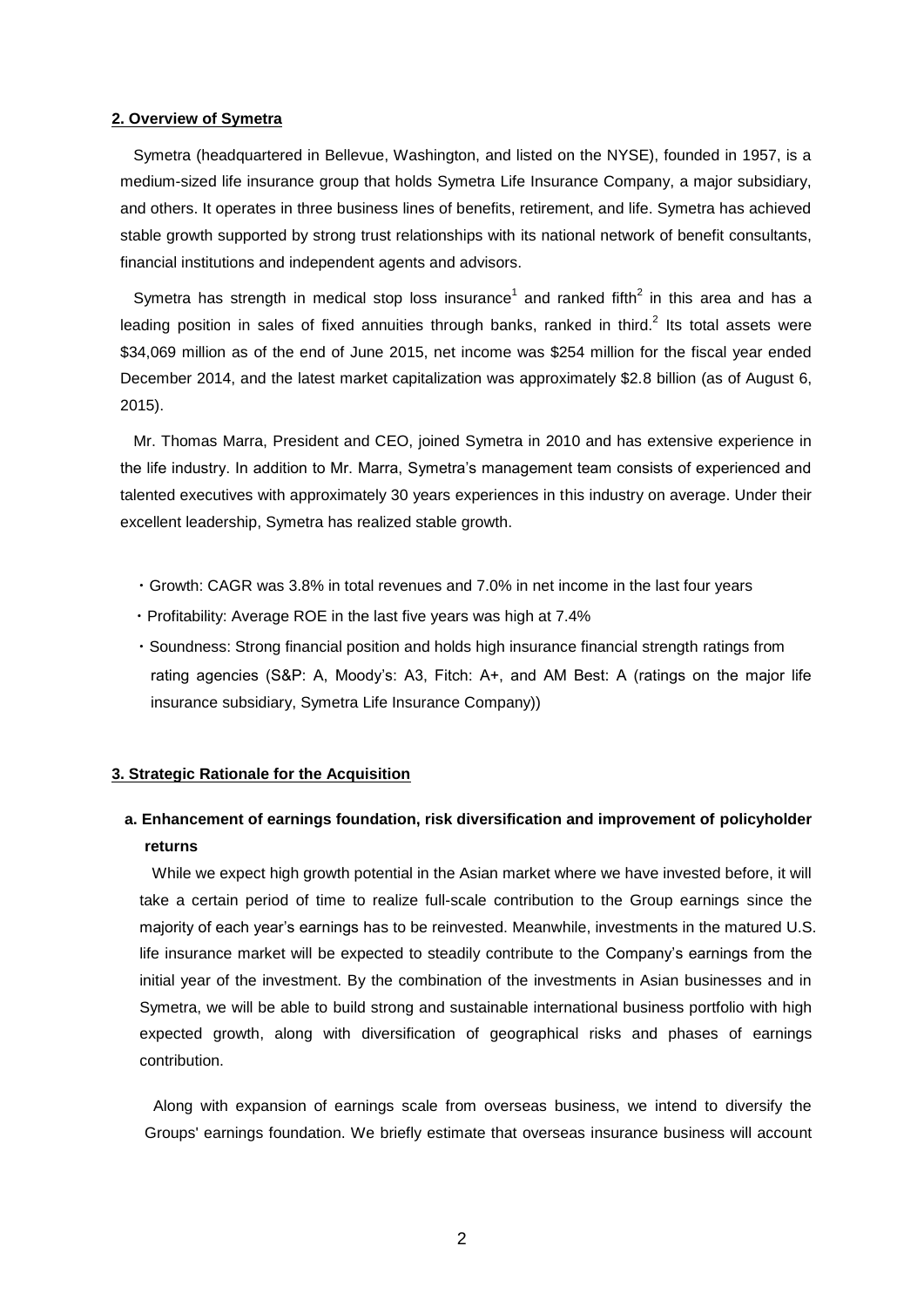for approximately 14% of the Group premium income and approximately 8% of the Group adjusted income, based on actual figures as of FY2014 $^3$  .

With the expansion of earnings scale from overseas business, the Acquisition enables the Company to establish more robust fiscal and earnings foundation. As a mutual company, we believe the Acquisition will contribute to policyholders' interest by enhancement of business sustainability and increase in capabilities of paying for insurance claims and policyholders' dividends.

#### **b**.**Enjoyment of Growth Opportunity in the U.S. market**

As a subsidiary of the Group, Symetra is expected to continuously strive for achievement of high and stable growth. Through Symetra, the Company will be able to enjoy growth opportunities in the U.S. life insurance market, in which further growth in population increase and high growth potential of premium income per capita are expected.

The Company plans to keep Symetra's management team and support its various growth initiatives. We intend to assign several of our employees and officers, including directors, to work in Bellevue in order to establish strong communications between the Company and Symetra. We will also form a Steering Committee to discuss a detailed governance structure.

## **4. Outline of the Acquisition**

#### **a. Transaction consideration**

The purchase price is approximately \$3,732 million (approximately ¥466.6 billion<sup>4</sup>), (\$32.00 per share  $(44,000^4)$ ). The purchase price represents a 32.4% premium to Symetra's daily average share price for the one-month period prior to August 6, 2015, and a 30.8% premium to Symetra's latest share price (closing price on August 6, 2015 U.S. time).

After prudent and detailed analysis and review of Symetra's business and assets, the Company considers that the consideration paid to acquire Symetra is fair and reasonable.

#### **b. Funding for the Acquisition**

With respect to funding for the Acquisition, we will utilize our cash and deposits. We will maintain high financial soundness after the completion of the acquisition.

-

*<sup>1</sup> Insurance product that provides protection against medical treatment costs above certain levels. It is purchased by employers who have decided to self-fund their employee benefit health plans.*

*<sup>2</sup> Source: BISRA, MyHealthGuide, NAIC.*

*<sup>3</sup>Premium income is a simple sum of premiums of the Company, its subsidiary Medicare Life Insurance Co., Ltd., and Symetra's premiums based on SAP. Adjusted profit is a simple sum of the Company's parent-only core business profit (excluding the impact of the standard policy reserves concerning the minimum guarantees for variable annuities) and pretax income of Symetra, consolidated subsidiaries, affiliates under the equity method (in proportion to the Company's holding rates), excluding capital gains and losses.*

*<sup>4</sup> Based on an exchange rate of \$1 =JPY 125.*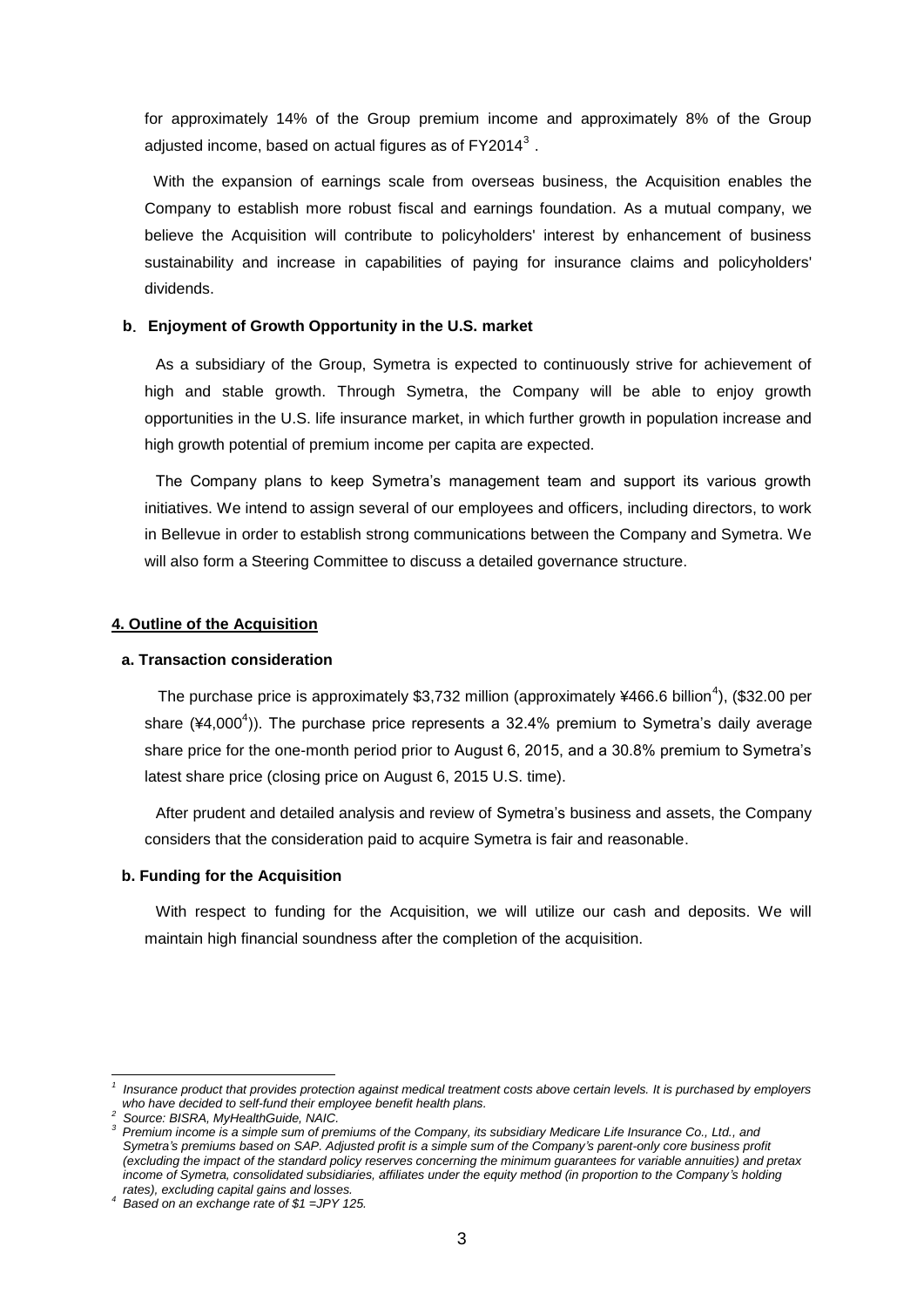## **c. Acquisition scheme and process**

Symetra is being merged with a newly formed, wholly-owned subsidiary of the Company, which we have established solely for the purpose of the merger<sup>5</sup>. The merger will be subject to approval of the shareholders of Symetra, relevant Japanese and U.S. regulatory authorities, and including the U.S. antitrust law authorities, as well as other customary closing conditions. After the merger, Symetra will be the surviving company. Through this process and by paying cash consideration to shareholders of Symetra, Sumitomo Life will acquire all ownership of Symetra.

We intend to proceed expeditiously, and target completion of the transaction approximately by the end of Q1 2016 or early 2Q 2016.

-

*<sup>5</sup>This is a common method used for friendly acquisitions in the United States., and is called "reverse triangular merger".*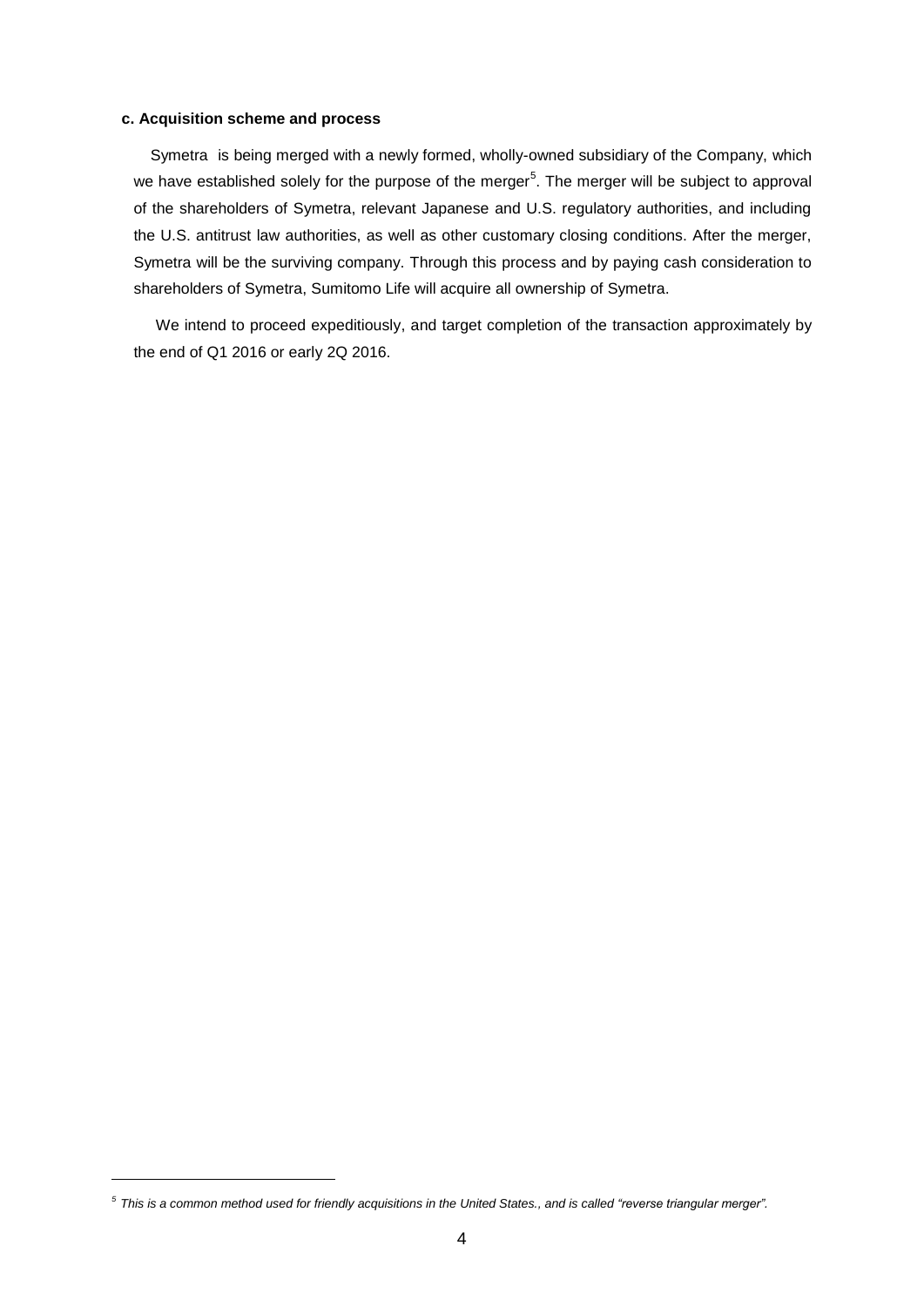# $<$ Reference Material $>$

| 1. | Overview of Symetra |
|----|---------------------|
|    |                     |

| Name                                                             | Symetra Financial Corporation                                                                                                                                                                        |  |  |  |
|------------------------------------------------------------------|------------------------------------------------------------------------------------------------------------------------------------------------------------------------------------------------------|--|--|--|
| <b>Address</b>                                                   | 777 108th Avenue NE Suite 1200, Bellevue, Washington                                                                                                                                                 |  |  |  |
| Name of the representative                                       | Thomas Marra, President and Chief Executive Officer                                                                                                                                                  |  |  |  |
| <b>Business description</b>                                      | Holding company (listed on the New York Stock<br>Exchange) of an insurance group holding Symetra Life<br>Insurance Company and others                                                                |  |  |  |
| Ratings                                                          | $S\&P:A$<br>Moody's: A3<br>$Fitch : A+$<br>AM Best: A<br>(Financial strength ratings on the life insurance<br>subsidiary, Symetra Life Insurance Company, as of June<br>30, 2015)                    |  |  |  |
| Year of the establishment                                        | 1957                                                                                                                                                                                                 |  |  |  |
| Number of employees                                              | Approximately 1,400                                                                                                                                                                                  |  |  |  |
| Major shareholders and their ownership<br>(As of March 31, 2015) | White Mountains Insurance Group Ltd. 17.27%<br>General Re New England Asset Mgmt Inc. 17.27%<br>Jennison Associates LLC 5.70%<br>Vanguard Group, Inc. 4.95%<br>Dimensional Fund Advisors, Inc. 4.73% |  |  |  |
| Relationship with the Company                                    | No capital and personnel relationship between the<br>Company and Symetra                                                                                                                             |  |  |  |

Consolidated financial and business results in the last three years<sup>6</sup>

| <b>Fiscal Year</b>                                  | 2012   | 2013   | 2014   | 2015(Jan-Jun) |
|-----------------------------------------------------|--------|--------|--------|---------------|
| Total stockholder's equity (\$million)              | 3,630  | 2,942  | 3,361  | 3,170         |
| Total assets (\$million)                            | 29,461 | 30,130 | 33,002 | 34,069        |
| Book value per common share (\$)                    | 26.29  | 24.99  | 29.02  | 27.30         |
| Premiums (\$million)                                | 605    | 627    | 629    | 359           |
| Income from operation before income tax (\$million) | 270    | 274    | 300    | 61            |
| Net income (\$million)                              | 205    | 221    | 254    | 70            |
| Net income per common share (\$)                    | 1.49   | 1.74   | 2.19   | 0.60          |
| Dividend per share (\$)                             | 0.28   | 0.34   | 1.70   | 0.22          |

<sup>-</sup>*<sup>6</sup>Based on annual income statements (Form 10-K) submitted to the United States Securities Exchange Commission and disclosure materials for the second quarter of 2015.*